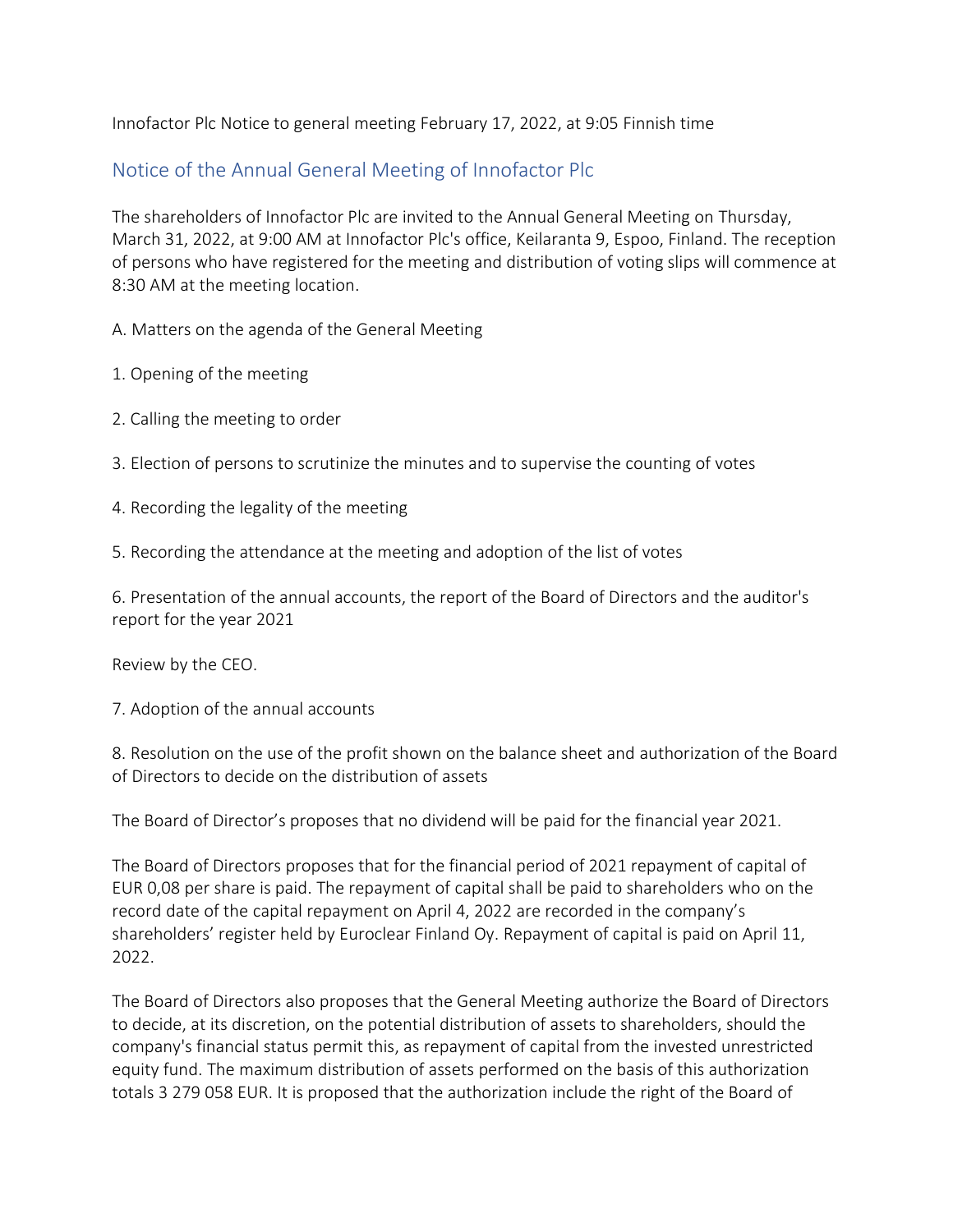Directors to decide on all other terms and conditions relating to said asset distribution. It is also proposed that the authorization remain valid until the start of the next Annual General Meeting.

9. Resolution on the discharge of the members of the Board of Directors and the CEO from liability

10. Presentation of the remuneration report

Annual General Meeting's advisory decision for approval of the remuneration report

The report is available on the company's website on March 10, 2022 at latest

[www.innofactor.com/invest-in-us/general-meeting/](https://www.innofactor.com/invest-in-us/general-meeting/)

11. Resolution on the remuneration of the members of the Board of Directors

The Board of Directors proposes in accordance with the Remuneration Committee's submission that the Chairman of the Board of Directors shall be paid a fee totaling EUR 48,000 per year and the other members of the Board of Directors shall be paid a fee totaling EUR 24,000 per year. No separate fees for meetings shall be paid. Half of the fee (50%) shall be paid monthly in cash and the other half (50%) as shares of Innofactor Plc. The shares shall primarily be handed over to the members of the Board of Directors during April from shares in the company's possession or, secondarily the shares shall be acquired from public trading directly on behalf of the members within two weeks of publishing the interim report of Innofactor Plc for January 1–March 31, 2022. In case shares will not be acquired due to a reason arising from the company or the Board member, the entire fee will be paid in cash. Innofactor Plc requires the members of the Board of Directors to keep the shares, which they have received as part of the fees, for the duration of their membership in the Board of Directors.

12. Resolution on the number of members of the Board of Directors

The Board of Directors proposes that the number of the member of the Board of Directors be confirmed to four (4).

13. Election of the members of the Board of Directors

The Board of Directors proposes that Mr. Sami Ensio, Ms. Anna Lindén, Mr. Risto Linturi and Mr. Heikki Nikku are re-elected as members of the Board of Directors. The members of the Board of Directors will be elected for a one-year term and their term of office will continuing until the closure of the next Annual General Meeting. All nominees have given their consent to the election. Detailed presentation of the nominees can be found the company's website [www.innofactor.com/invest-in-us/general-meeting/.](https://www.innofactor.com/invest-in-us/general-meeting/)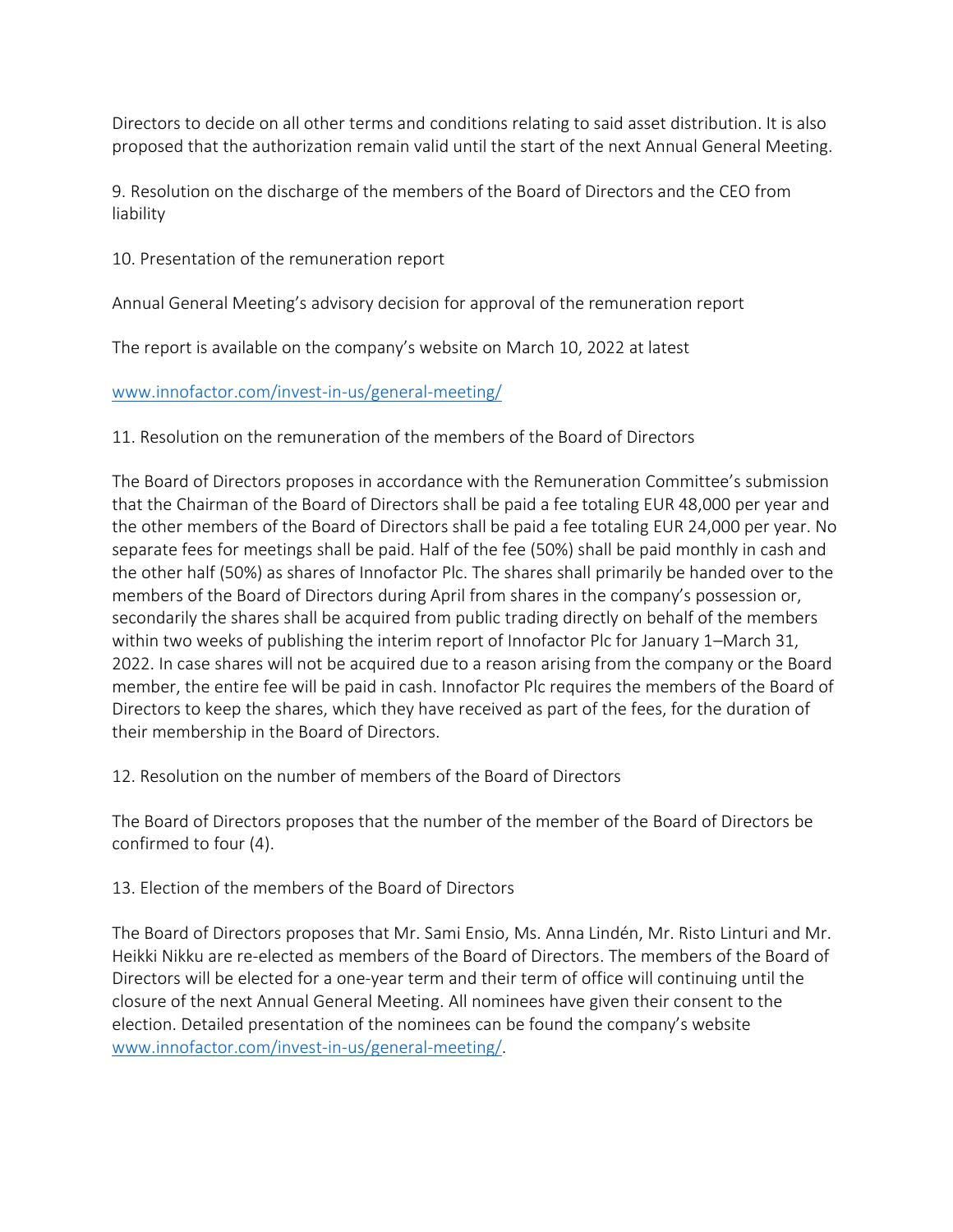The Board of Directors has decided on its proposal after discussing the matter with the largest shareholders of the company.

14. Resolution on the auditor's fee

The Board of Directors proposes that the auditor's fee be paid according to reasonable invoice.

15. Election of the auditor

The Board of Directors proposes that Ernst & Young Oy, Authorized Public Accounting Firm, be re-elected as the auditor for a term that will continue until the end of the next Annual General Meeting. Ernst & Young Oy has notified that it will appoint Juha Hilmola, Authorized Public Accountant, as the lead audit partner.

16. Authorization of the Board of Directors to decide on acquisition of own shares

The Board of Directors proposes the General Meeting to authorize the Board to decide on acquisition of own shares with following presumptions:

The General Meeting authorizes the Board of Directors to decide on acquisition of a maximum of 3,600,000 shares in one or several parts with the company's own capital (the company currently has a total of 37 388 225 shares). The Board of Directors proposes that the authorization entitles the Board to deviate from the shareholders' proportional shareholdings (directed acquisition). Own shares can be acquired at a price formed in public trading on the date of the acquisition or at a price otherwise formed on the market.

The shares may be used to carry out acquisitions or other arrangements pertaining to the company's business operations, to develop the capital structure of the company, as part of the incentive plans, or to be otherwise invalidated or conveyed. In connection with the share repurchase ordinary derivative, stock lending, and other agreements may be made in the market in accordance with the laws and regulations.

The authorization is proposed to include the Board of Directors to decide on all other matters related to the acquisition of shares.

The authorization would be valid until June 30, 2023.

This authorization shall replace all earlier authorizations of the Board of Directors pertaining to the acquisition of own shares.

17. Authorization to decide on share issue as well as to grant option rights and other special rights entitling to shares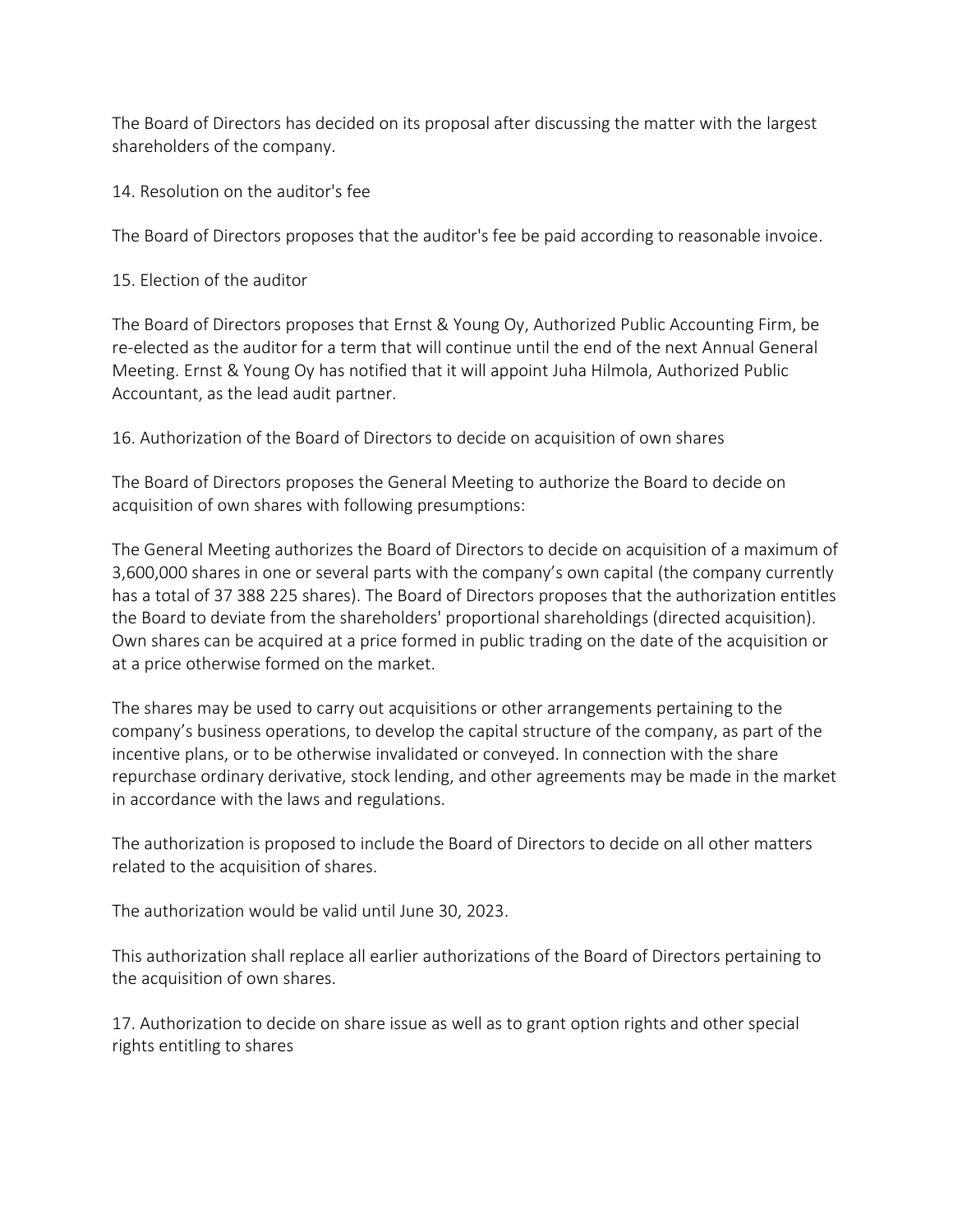The Board of Directors proposes the General Meeting to authorize the Board to decide on issuance of a maximum of 3,600,000 shares and granting of a maximum of 3,600,000 of the company's own shares in one or several parts (the company currently has a total of 37 388 225 shares).

The shares could be issued either against a payment or without payment on the basis of conditions set by the Board of Directors and, for the part of an issue against payment, at the price defined by the Board of Directors.

The authorization also gives the Board of Directors the right to grant option rights and special rights—as defined in Chapter 10, Section 1 of the Finnish Companies Act—which entitle, against payment, to new shares or company shares in the company's possession. A right may also be given to a creditor in such manner that the right includes a condition that the creditor's receivable is used to set off the subscription price (convertible loan). The subscription price of the new shares and the amount paid for the company's own shares will be added to the fund for invested unrestricted equity.

The Board of Directors proposes that the authorization entitles the Board to deviate from the pre-emptive subscription rights of the existing shareholders, provided that the company has an weighty financial reason to do so, as regards the issue against payment, and that there is an especially weighty financial reason for the company and the good of the shareholders to do so, as regards the free issue. Within the limits set above, the authorization could be used, for example, to develop the capital structure, to widen the ownership base, in making a payment for an acquisition, when the company buys property related to its business operations, or incentive or reward program for employees and management at Innofactor group. New issue or transfer of own shares could also be used as a contribution in kind or when using the set-off right.

In addition, the Board of Directors proposes that the authorization include also the right to decide on a share issue without payment to the company itself in such a manner that, after the issue, the number of shares in the company's possession is at the maximum one tenth of the total number of shares in the company. This number includes the shares in the possession of the company and its subsidiaries as defined in Chapter 15, Section 11, subsection 1 of the Finnish Companies Act.

The Board of Directors will decide on all other matters related to the authorization.

This authorization would be valid until June 30, 2023.

This authorization shall replace all earlier authorizations of the Board of Directors related to issuance of shares and granting of the company's own shares.

## 18. Closing the meeting

B. Documents of the General Meeting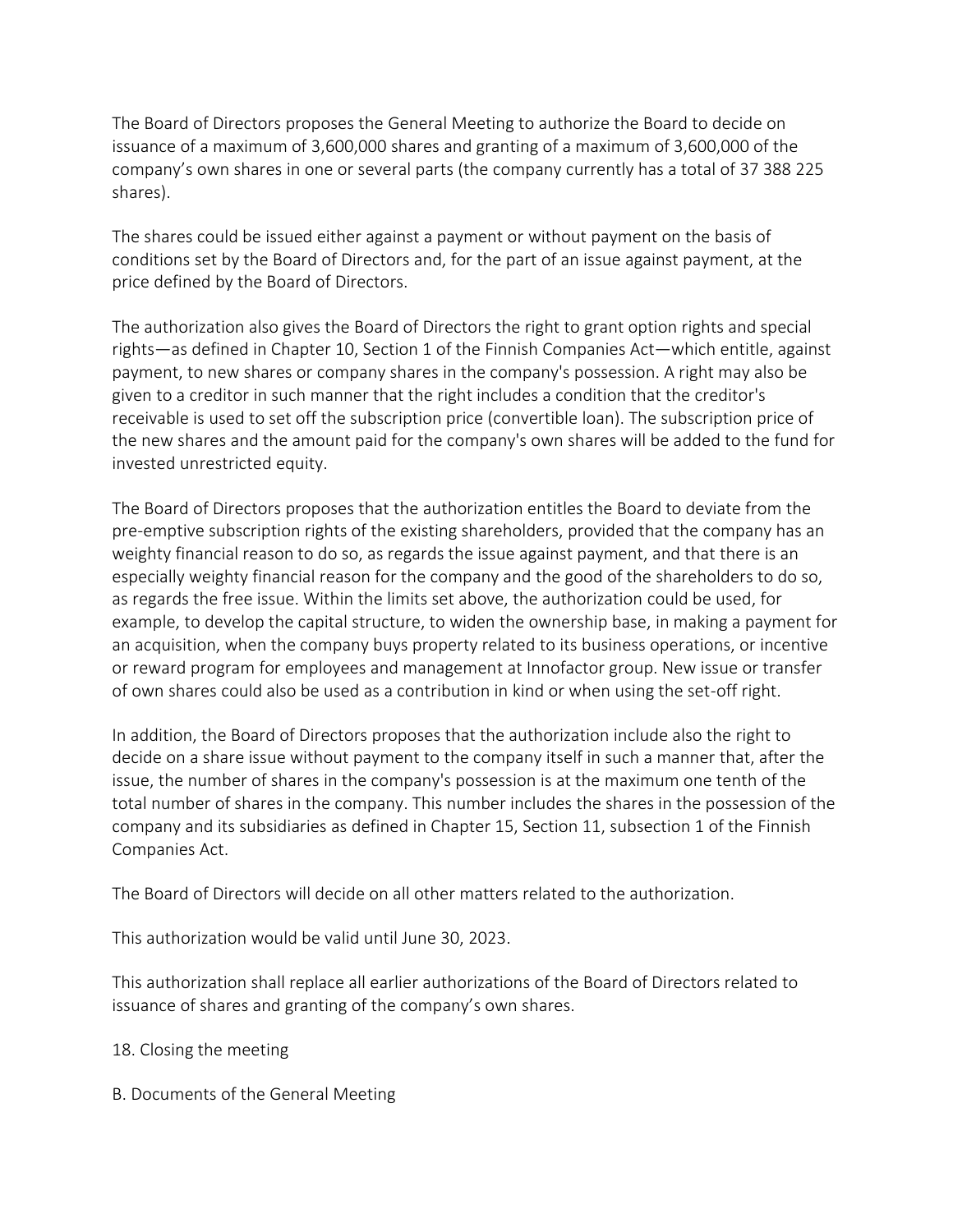This notice to the meeting is available on Innofactor Plc's web site at [www.innofactor.com/invest-in-us/general-meeting/.](https://www.innofactor.com/invest-in-us/general-meeting/) Innofactor Plc's annual accounts, the report of the Board of Directors and auditing report will be available on Thursday March 10, 2022, at the latest, at [www.innofactor.com/invest-in-us/releases-publications-and-reports/.](https://www.innofactor.com/invest-in-us/releases-publications-and-reports/) The above mentioned documents will also be available at the General Meeting. The minutes of the General Meeting will be available within two weeks of the meeting at [www.innofactor.com/invest-in](https://www.innofactor.com/invest-in-us/general-meeting/)[us/general-meeting/.](https://www.innofactor.com/invest-in-us/general-meeting/)

C. Instructions for the participants of the General Meeting

1. Shareholder registered in the shareholders' register

Each shareholder, who is registered in the shareholders' register of the company, held by Euroclear Finland Ltd., by Monday March 21, 2022, has the right to attend the General Meeting. A shareholder, whose shares are registered on his/her personal Finnish book-entry account, is registered in the shareholders' register of the company. A shareholder, who is registered in the shareholders' register of the company and who wants to attend the General Meeting, shall register for the meeting no later than on Friday, March 25, 2022, at 10:00 AM at which time the registration must have been received.

Registration to the General Meeting can be done:

a) by email: [yhtiokokous@innofactor.fi;](mailto:yhtiokokous@innofactor.fi)

b) by telephone: +358 40 808 5266 (CEO's assistant Anu Vänni), Monday–Friday at 10 AM–4 PM; or

c) by mail: Innofactor Plc, General Meeting, Keilaranta 9, 02150 Espoo, Finland.

In connection with the registration, a shareholder shall state his/her name, personal identification number/company number, address, telephone number, and the name of a possible representative, assistant or proxy representative and the personal identification number of the representative or proxy representative.

The personal information given to Innofactor Plc is used only in connection with the General Meeting and the processing of the necessary registrations related to it.

At the location of the meeting, the shareholder or his/her representative or proxy representative shall be able to present proof of identity and/or right to represent, if necessary.

2. Holders of nominee registered shares

Holder of nominee registered shares shall have the right to attend the General Meeting on the basis of those shares, which would give him/her the right to be registered in the shareholders'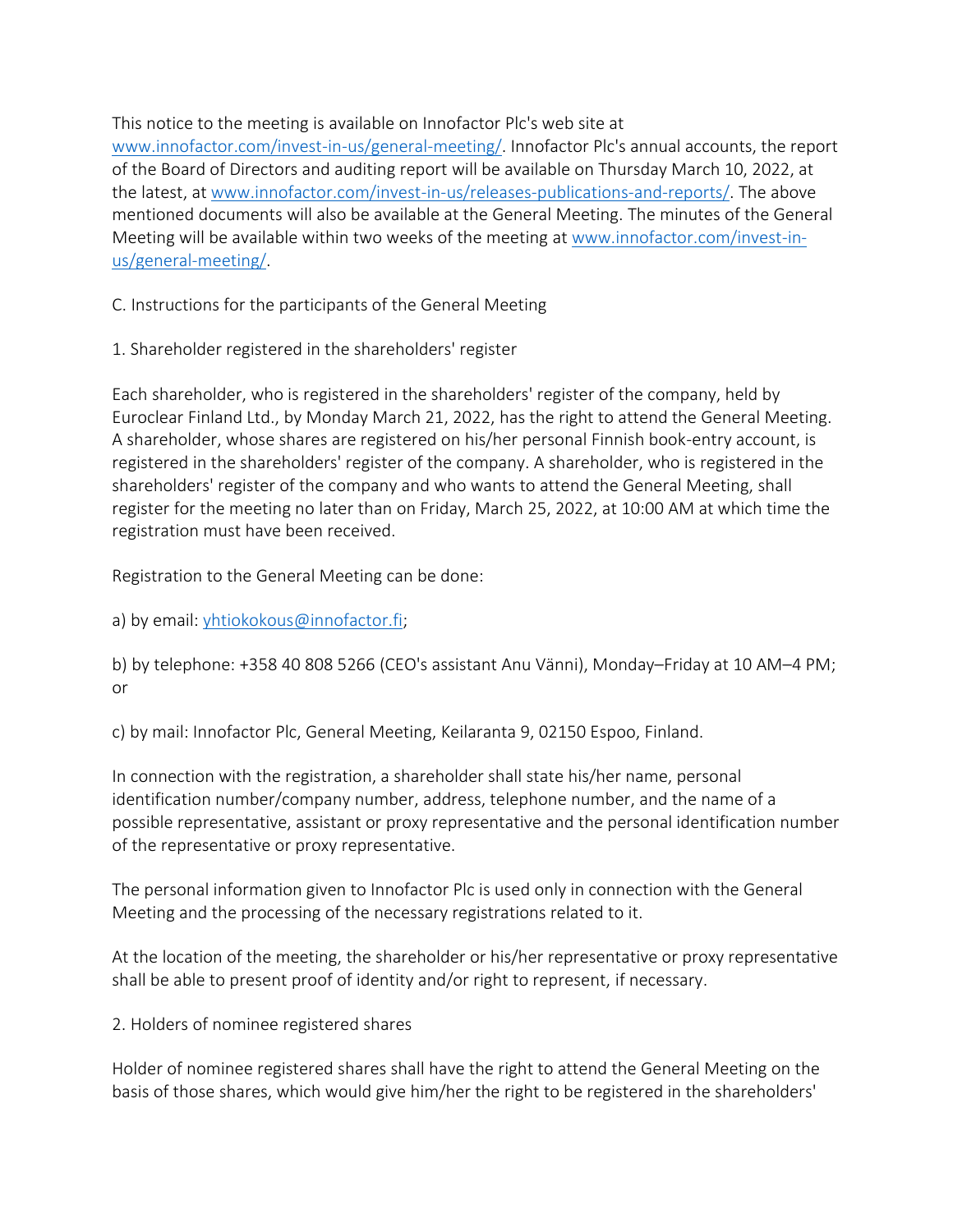register, maintained by Euroclear Finland Ltd., on Monday March 21, 2022. Attending the meeting also requires that these shareholder's shares are temporarily registered in the shareholders' register, maintained by Euroclear Finland Ltd., on Monday March 28, 2022, at 10:00 AM at the latest. For nominee registered shares, this is considered as registration for the General Meeting.

A holder of nominee registered shares is advised to request without delay the necessary instructions regarding the temporary registration in the shareholders' register of the company, the issuing of proxy documents and the registration for the General Meeting from his/her custodian bank. The account manager of the custodian bank shall register a holder of nominee registered shares, who wants to attend the General Meeting, to be temporarily entered into the shareholders' register of the company at the latest on the date and time specified above.

3. Proxy representatives and powers of attorney

A shareholder may attend the General Meeting and exercise his/her rights at the meeting by way of proxy representation. A proxy representative shall produce a dated proxy document or otherwise in a reliable manner demonstrate his/her right to represent the shareholder at the General Meeting. When a shareholder attends the General Meeting by means of several proxy representatives representing the shareholder with shares on different securities accounts, the shares by which each proxy representative represents the shareholder shall be identified in connection with the registration for the General Meeting.

Possible proxy documents are requested to be delivered in originals to "Innofactor Plc, General Meeting, Keilaranta 9, 02150 Espoo, Finland" before the end of the registration period.

4. Other instructions and information

Pursuant to Chapter 5, Section 25 of the Finnish Companies Act, a shareholder who is present at the General Meeting has the right to request information with respect to the matters to be considered at the meeting.

On the date of this notice of the meeting, February 17, 2022, Innofactor Plc has a total of 37 388 225 shares of one type and representing an equal amount of votes.

We welcome the shareholders to the Annual General Meeting.

Espoo, February 17, 2022

INNOFACTOR PLC

Board of Directors